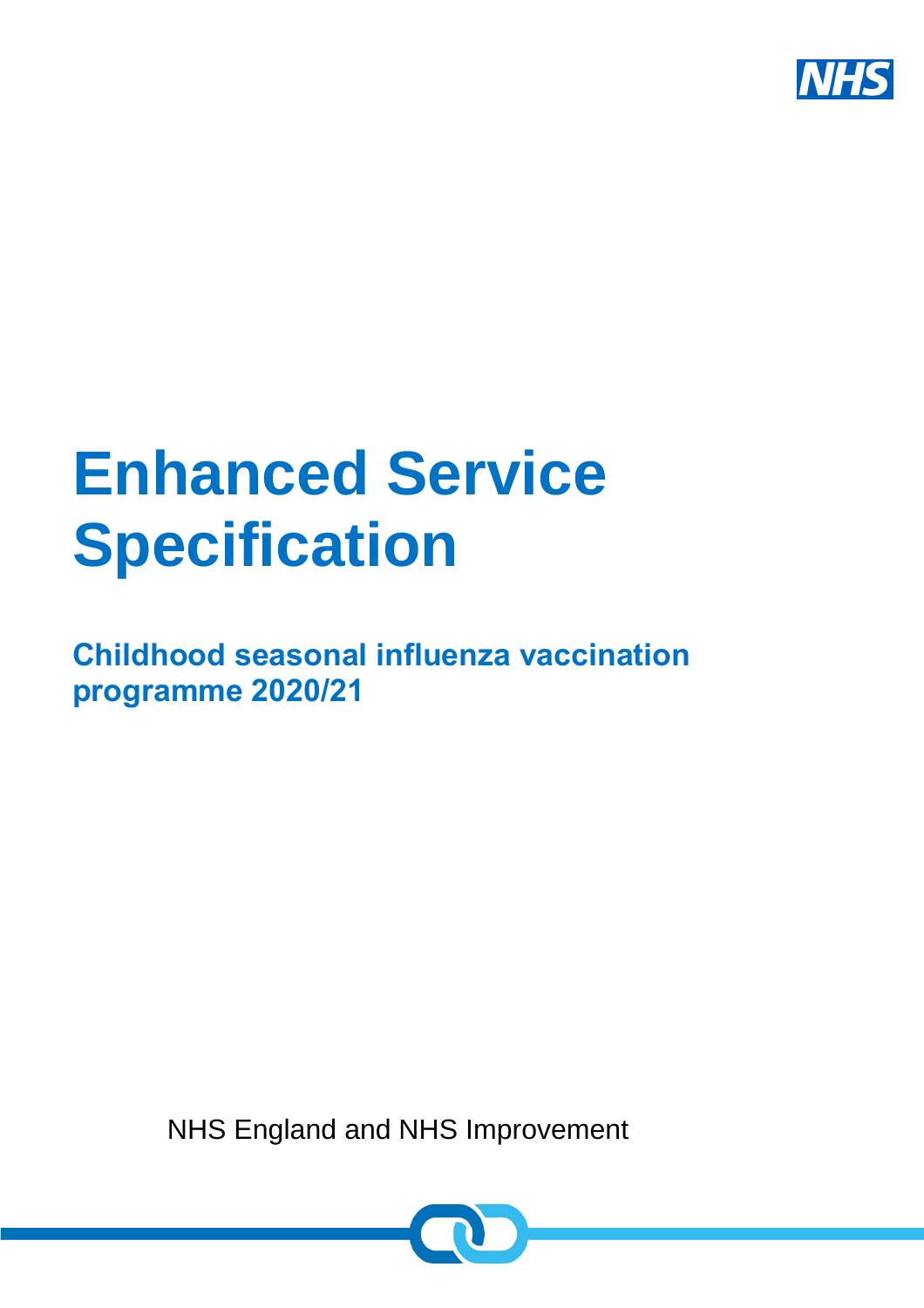# **Enhanced Service Specification**

# **Childhood seasonal influenza vaccination programme**

Publishing approval number:001201

Version number: 1

First published: April 2020

Updated: (only if this is applicable)

Prepared by: NHS England

#### **Equalities and health inequalities statement**

"Promoting equality and addressing health inequalities are at the heart of NHS England's values. Throughout the development of the policies and processes cited in this document, we have:

- given due regard to the need to eliminate discrimination, harassment and victimisation, to advance equality of opportunity, and to foster good relations between people who share a relevant protected characteristic (as cited under the Equality Act 2010) and those who do not share it;
- given regard to the need to reduce inequalities between patients in access to, and outcomes from, healthcare services and in securing that services are provided in an integrated way where this might reduce health inequalities."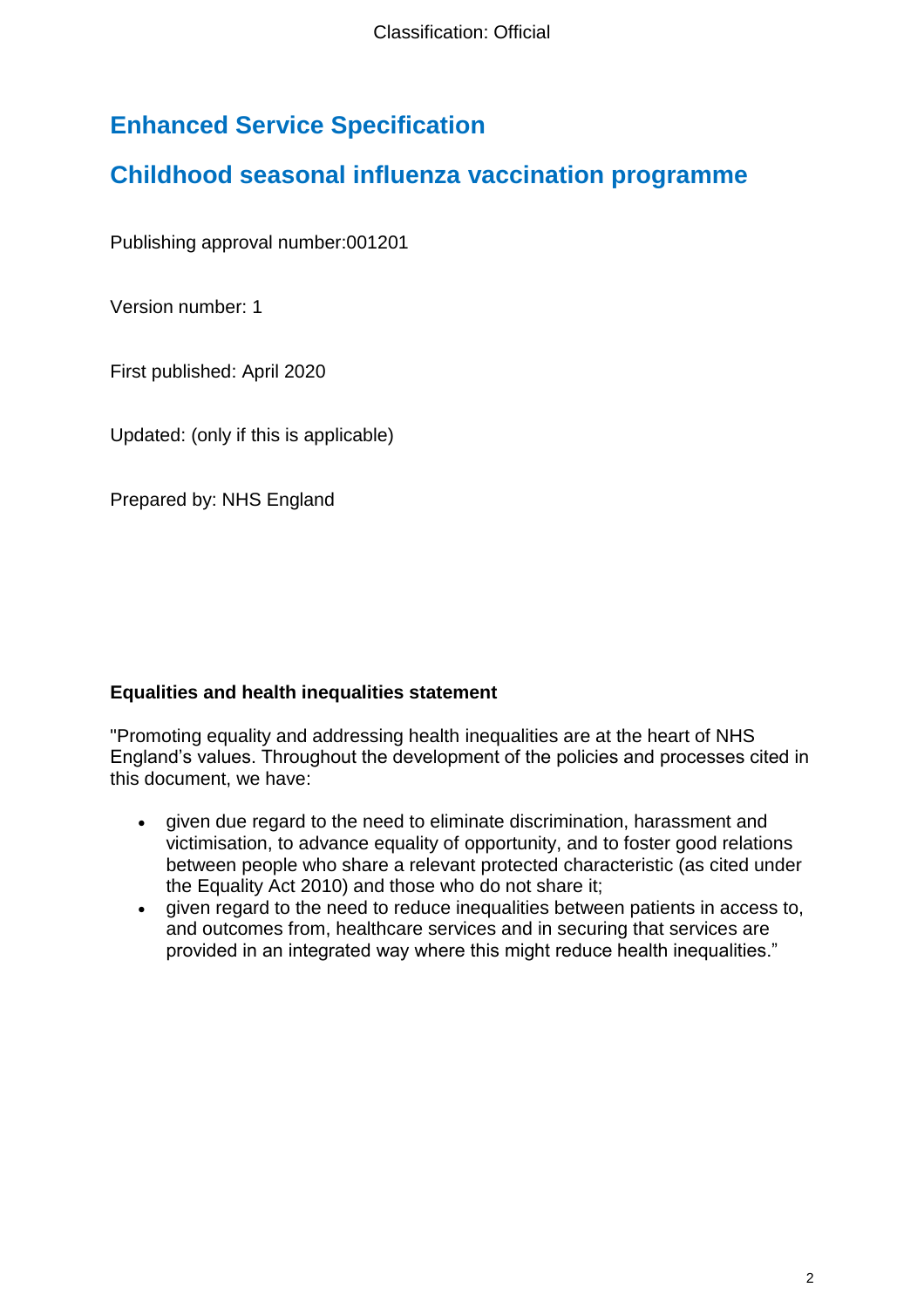# <span id="page-2-0"></span>**Contents**

Annex: Administrative provisions relating to payments…………….……... 14

**Please be aware that all aspects of this service specification outline the requirements for this programme. As such, commissioners and practices should ensure they have read and understood all sections of this document as part of the implementation of this programme.** 

**Practices are advised that to ensure they receive payment, particular attention should be paid to the payment and validation terms. Practices will need to ensure they understand and use the designated clinical codes as required to ensure payment.** 

**Other formats of this document are available on request. Please send your request to: [england.gpcontracts@nhs.net](mailto:england.gpcontracts@nhs.net)**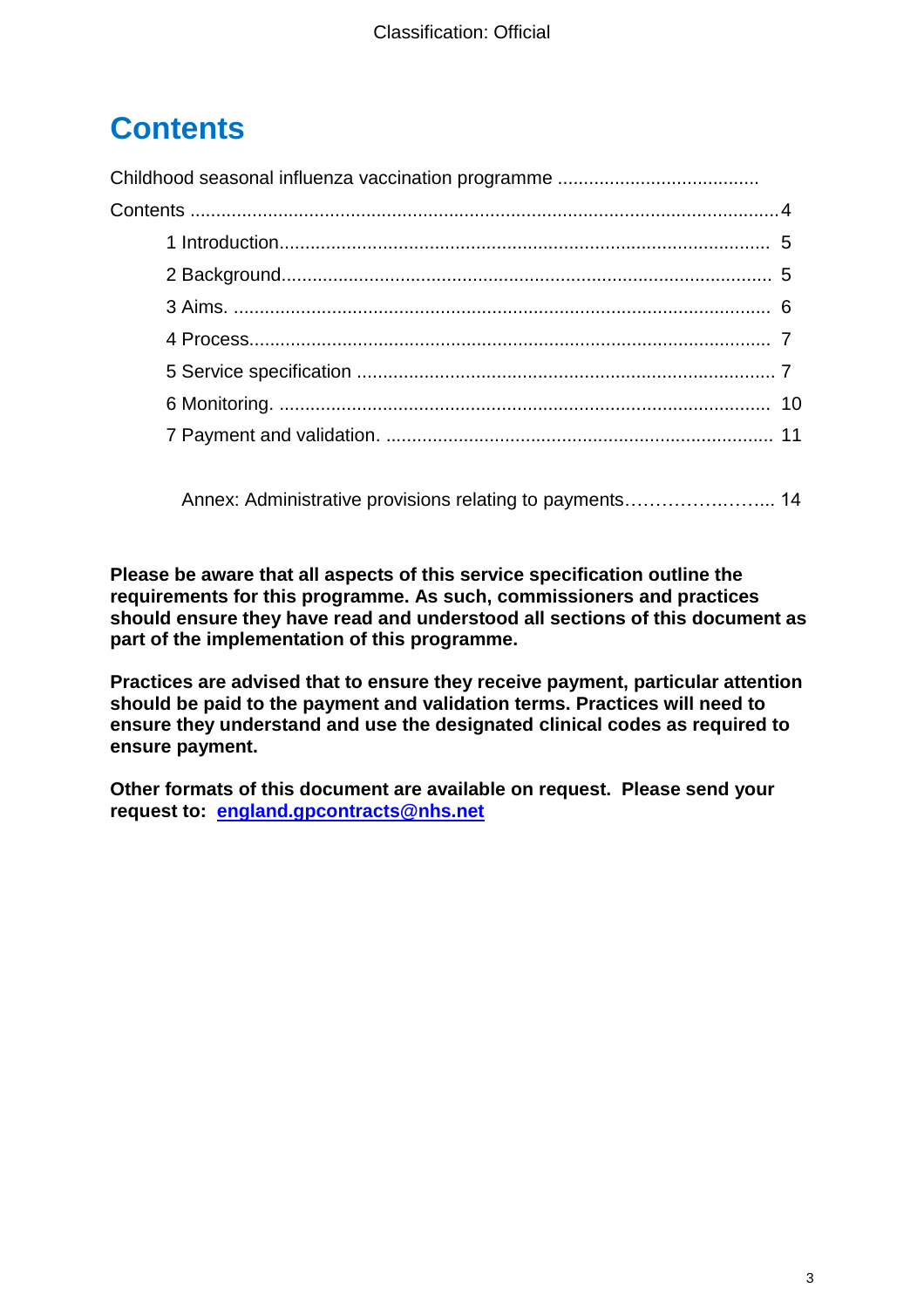# **1 Introduction**

- 1.1 All GP practices must provide essential services and those additional services they are contracted to provide to all their patients. This enhanced service (ES) specification outlines more specialised services to be provided. The specification of this service is designed to cover the enhanced aspects of clinical care, all of which are beyond the scope of essential services. No part of the specification by commission, omission or implication defines or redefines essential or additional services.
- 1.2 This  $ES<sup>1</sup>$  is directed at GP practices<sup>2</sup> delivering vaccination and immunisation services in England.
- 1.3 This ES is agreed between NHS England and NHS Improvement, the British Medical Association (BMA) and the General Practitioners Committee (GPC) England.

# <span id="page-3-0"></span>**2 Background**

l

- 2.1 In 2012 the Joint Committee on Vaccination and Immunisation (JCVI) recommended that the seasonal influenza programme be extended to all children aged two to under 17. The roll-out of this extended programme has been phased in over a period of time, in order to ensure a manageable and successful implementation process. Now that the programme has been rolled out to all primary-school aged children it will be reviewed to assess whether to continue the extension into secondary schools.
- 2.2 This ES delivered by GP practices is to offer vaccination to all children aged two and three years of age. GP practices should offer vaccination to all children two and three but not aged four years on 31 August 2020.
- 2.3 Details of this programme and the wider seasonal influenza programme can be found in the NHS England and NHS Improvement, Public Health England (PHE) and the Department of Health and Social Care (DHSC) annual flu letter
- 2.4 The vaccine recommended for this programme is the live attenuated influenza vaccine (LAIV) nasal spray and will be centrally supplied by Public Health England through ImmForm, for use for all patients eligible for vaccination

 $<sup>1</sup>$  Section 7a functions are described as 'reserved functions' which are not covered by the 'enhanced</sup> services delegated to CCG' category in the delegation agreement. NHS England remains responsible and accountable for the discharge of all the Section 7a functions. As this vaccination is defined as a Section 7a function, this agreement cannot be changed or varied locally.

<sup>&</sup>lt;sup>2</sup> Reference to 'GP practice' in this specification refers to a provider of essential primary medical services to a registered list of patients under a GMS, PMS or APMS contract.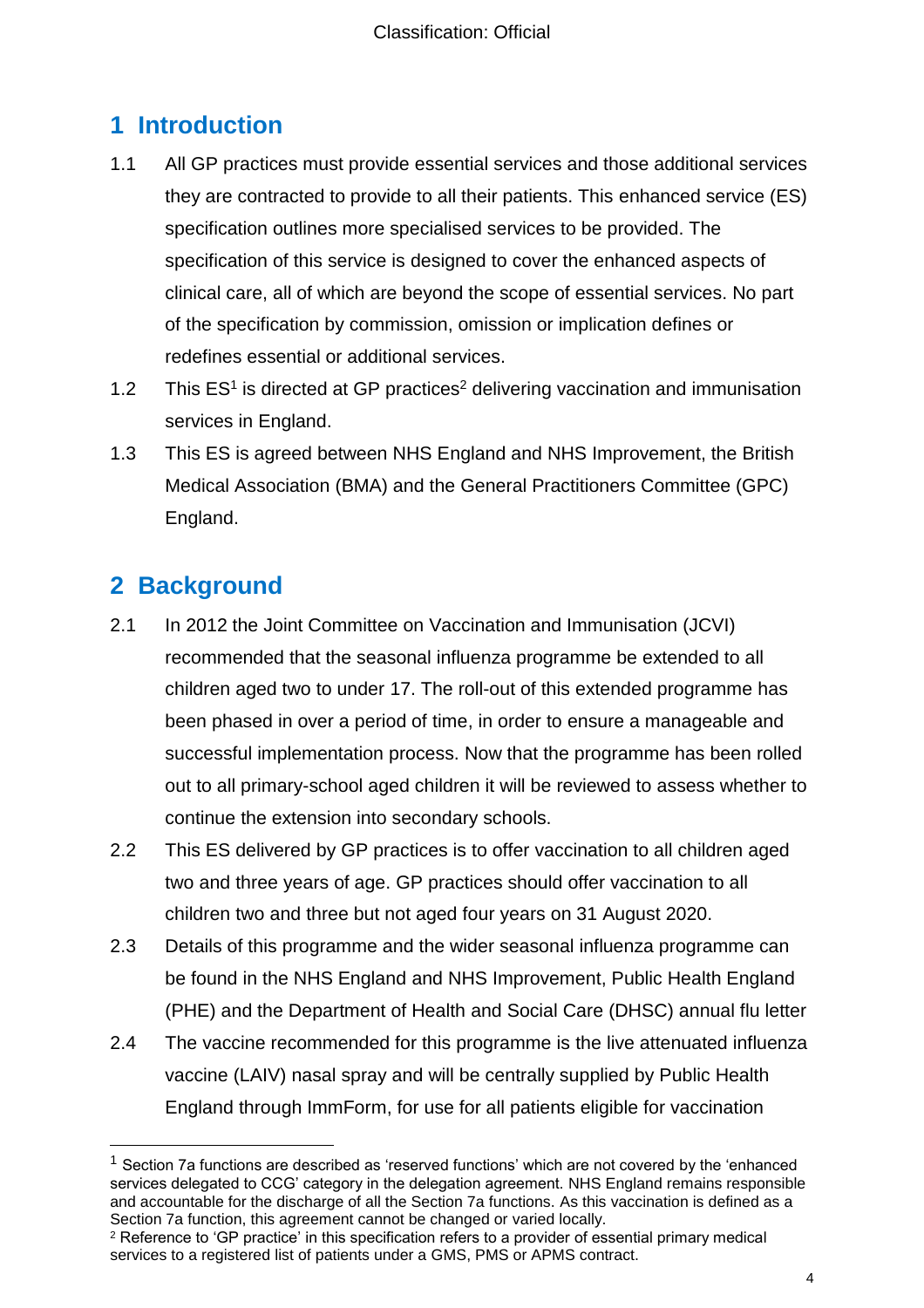under this ES. Where patients are contra-indicated to the LAIV and are defined as at-risk, an alternative, egg-grown quadrivalent inactivated influenza vaccine (QIVe) will also be centrally supplied through ImmForm.

2.5 Further details on the background, dosage, timings and administration of the vaccination can be found in the online version of Immunisation against infectious disease (the Green Book<sup>3</sup>).

## <span id="page-4-0"></span>**3 Aims**

- 3.1 The aim of this ES is to support commissioners<sup>4</sup> in commissioning a seasonal influenza vaccination service from GP practices in order to reduce the impact of influenza on children and lower influenza transmission to other children, adults and those in clinical risk groups of any age.
- 3.2 Vaccination should be given in sufficient time to ensure patients are protected before flu starts circulating. Planned immunisation activity should aim to be completed by the end of November where possible. However, influenza can circulate considerably later than this and clinicians should apply clinical judgement to assess the needs of individual patients for immunisation beyond this point. This should take into account the level of flu-like illness in the community and the fact that the immune response following immunisation takes about two weeks to fully develop.
- 3.3 As with the current seasonal influenza programme, practices may continue to vaccinate and receive payment for eligible patients until 31 March 2021.
- <span id="page-4-1"></span>3.4 In the event that a child in one of the at-risk categories, as defined in the Green Book, presents for flu vaccination after the expiry of the LAIV stock, immunisation with an appropriate inactivated vaccine is an option at the clinical discretion of the GP.

l <sup>3</sup> Green Book. Chapter 19. [https://www.gov.uk/government/collections/immunisation-against](https://www.gov.uk/government/collections/immunisation-against-infectious-disease-the-green-book)[infectious-disease-the-green-book](https://www.gov.uk/government/collections/immunisation-against-infectious-disease-the-green-book)

<sup>4</sup> This document refers to 'commissioners', this could be NHS England or a CCG operating under delegated responsibilities.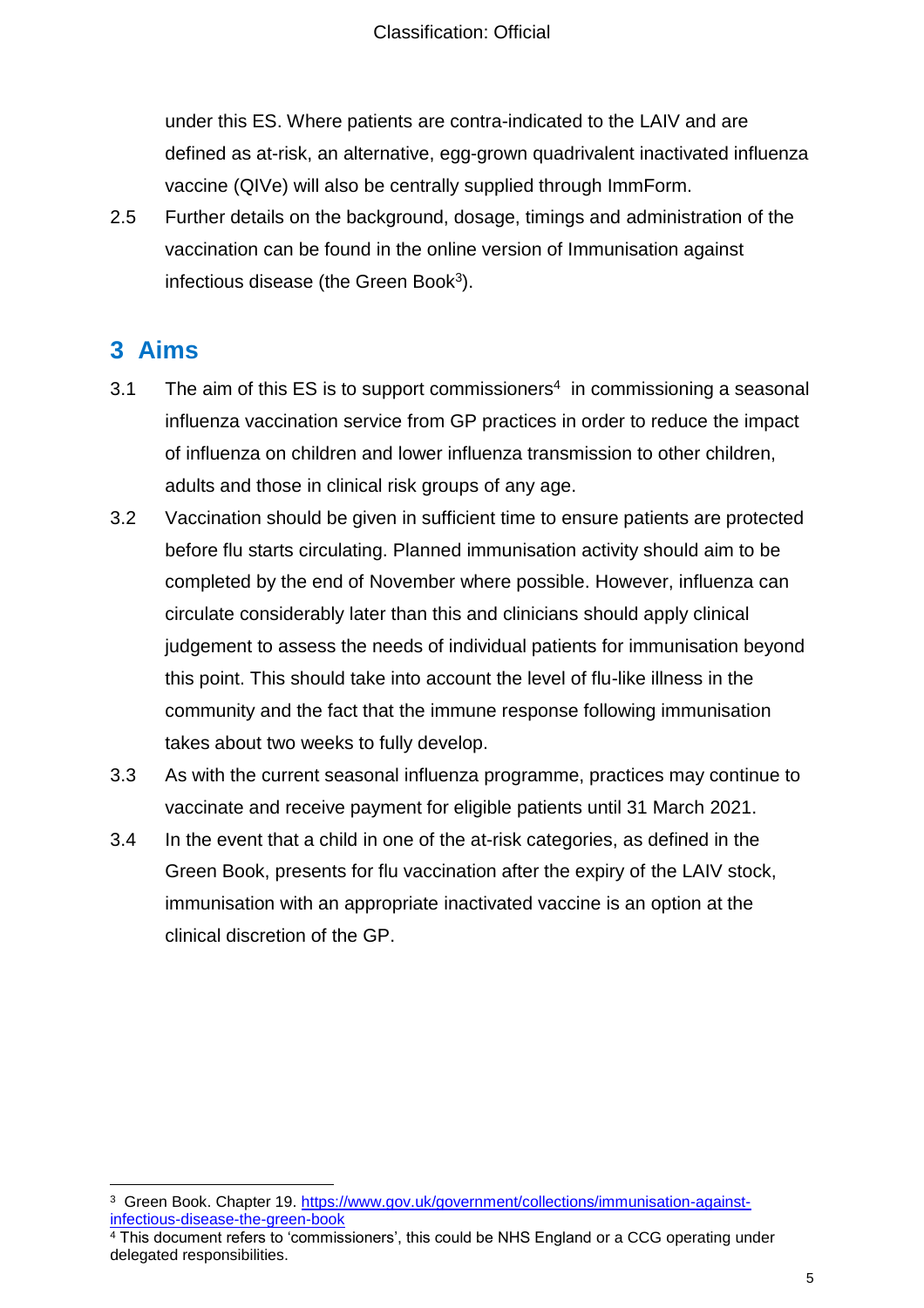# **4 Process**

- 4.1 This ES begins on 1 September 2020 until 31 March 2021.
- 4.2 Commissioners will invite GP practices to participate in this ES before 30 June 2020. All practices who participate in this ES must respond to the commissioners' offer no later than 31 July 2020. The agreement should be recorded in writing with their commissioner
- 4.3 Payment and activity recording will be managed by the Calculating Quality Reporting Service  $(CQRS)^5$  and all practices must sign-up to  $CQRS -$  no later than 31 July 2020<sup>6</sup> whether or not they intend to deliver the ES in order to ensure that they can claim payment once this becomes an essential service.

# <span id="page-5-0"></span>**5 Service specification<sup>7</sup>**

- 5.1 The requirements for GP practices participating in the ES are outlined within this section.
- 5.2 **Provide influenza vaccination** to all eligible patients registered at the GP practice; unless contra-indicated.
	- a. Eligible patients are those who:
		- i. are registered patients,
		- ii. aged two and three (but not aged less than two or aged four or over on 31 August 2020) (i.e. born on or after 1 September 2016 and on or before 31 August 2018)
		- iii. GP practices should ensure they offer vaccination to all eligible patients, GP practices are required to ensure that they have in place:-
		- iv. a proactive call and recall basis, if considered at-risk, or
		- v. a proactive call basis, if not considered at-risk $8$
	- b. Immunisation is contra-indicated where the patient has previously had a confirmed anaphylactic reaction to a previous dose of the vaccine, or to any component of the vaccine as per the Green Book.
	- c. Vaccination must be delivered during the period of this ES, namely between 1 September 2020 and 31 March 2021, with vaccinations

 $\overline{a}$ <sup>5</sup> Further guidance relating to CQRS and GPES will be provided by NHS Digital when services are updated.

<sup>6</sup> Practices will be required to sign-up to CQRS in order for payment to be calculated and processed. <sup>7</sup> Commissioners and practices should ensure they have read and understood all sections of this

document as part of the implementation of this programme and to ensure accurate payment.

<sup>&</sup>lt;sup>8</sup> The at-risk groups are defined in the Green Book. Chapter 19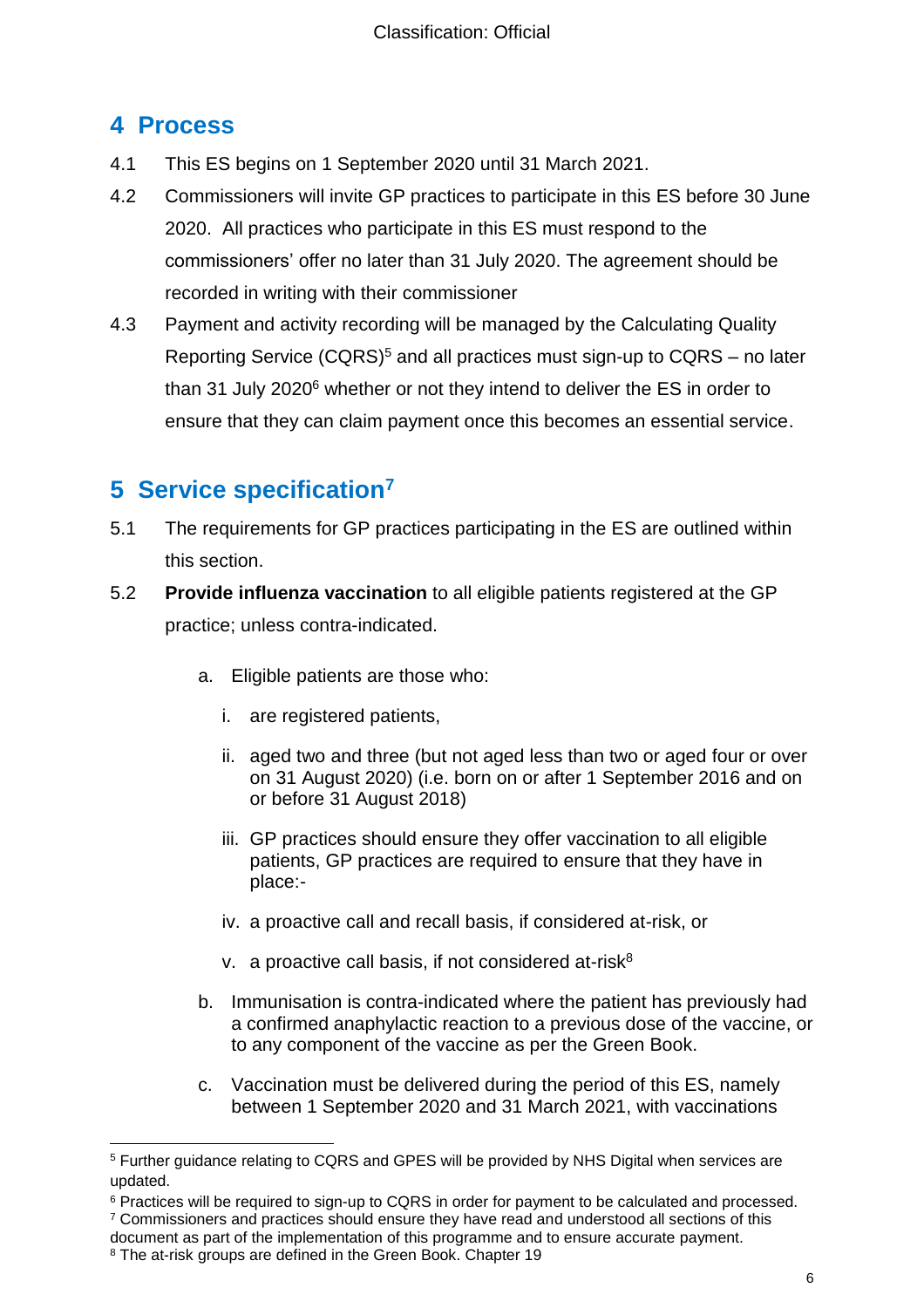concentrated between 1 September and end of November where possible.

- d. Vaccination must be with the appropriate vaccine and dosage: practices should ensure that the correct dosage is administered as clinically appropriate. Where two doses are required a failure to provide both may render vaccination less effective.
- e. Where only one vaccination is clinically appropriate, payment will not be made for a second dose within the period 1 September 2020 to 31 March 2021.
	- i. One dose of LAIV (which will be centrally supplied), is required for all eligible patients who are not contra-indicated.
	- ii. Eligible patients included in an at-risk group will also require a second dose of the LAIV if they have not received influenza vaccination previously and are aged between two to less than nine years when they attend for vaccination. This should be given at least four weeks after the first dose.
	- iii. When the LAIV is contra-indicated, patients defined as at-risk in the Green Book should receive a suitable egg-grown quadrivalent inactivated influenza vaccine, which will be centrally supplied via ImmForm.
- 5.3 **Take all reasonable steps to adhere to defined standards of record keeping ensuring that the medical records of patients receiving the influenza vaccination are kept up-to-date** with regard to the immunisation status and in particular, include:
	- a. any refusal of an offer of immunisation.
	- b. where an offer of immunisation was accepted and:
		- i. details of the consent to the immunisation (including persons that have consented on the patient's behalf and that person's relationship to the patient must also be recorded),
		- ii. the batch number, expiry date and title of the vaccine,
		- iii. the date of administration,
		- iv. where two vaccines are administered in close succession the route of administration and the injection site of each vaccine,
		- v. any contra-indication to the vaccination or immunisation,
		- vi. any adverse reactions to the vaccination or immunisation<sup>9</sup>.

#### 5.4 **Ensure that all healthcare professionals who are involved in**

l 9 This should be reported via the yellow card scheme.<https://yellowcard.mhra.gov.uk/>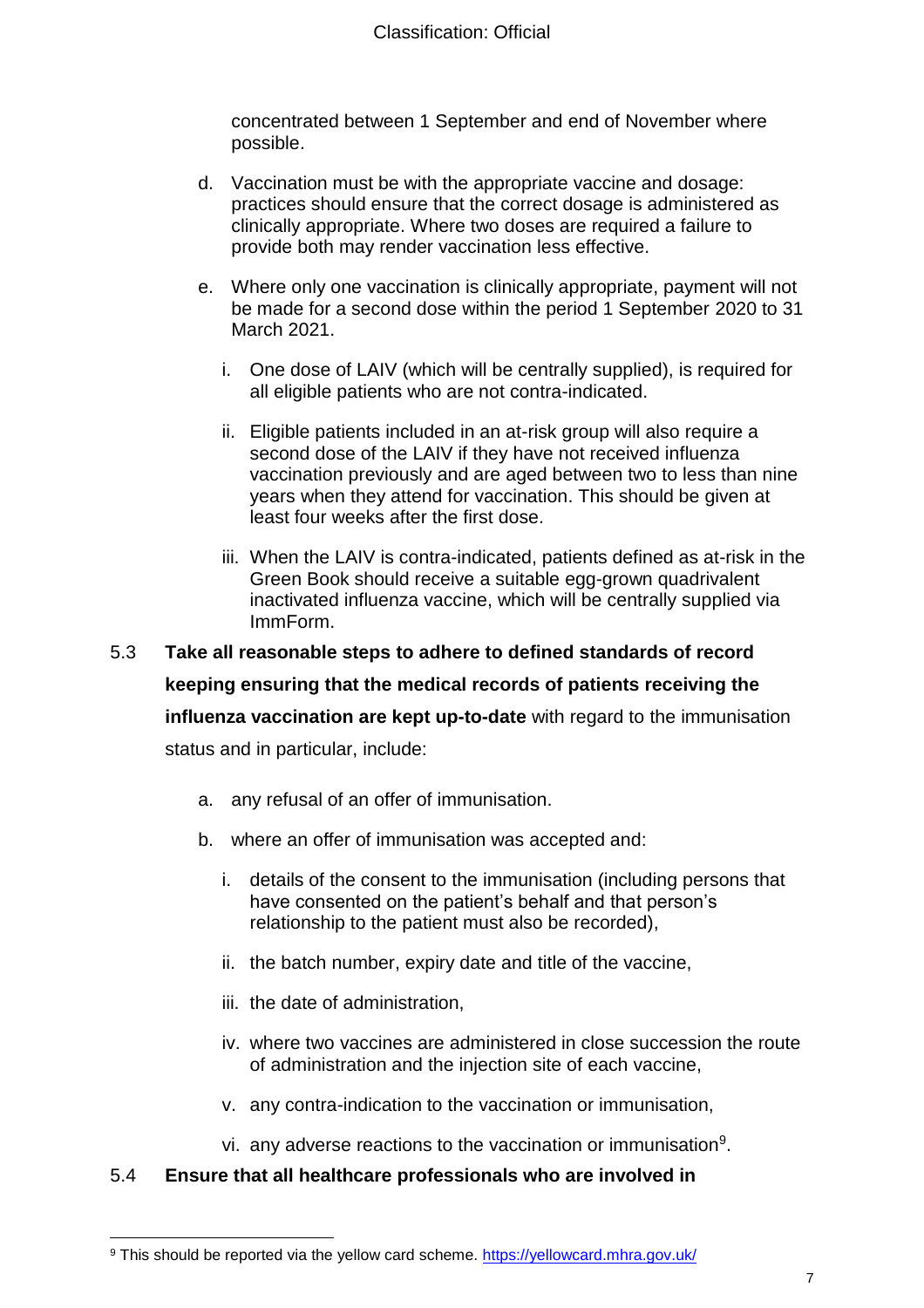### **administering the vaccine have:**

- a. referred to the clinical guidance available; and
- b. the necessary experience, skills and training, including training with regard to the recognition and initial treatment of anaphylaxis.
- 5.5 **Ensure that all vaccine ordering is conducted in line with national guidance,** including adherence to any limits on stocks to be held at any one time. The LAIV vaccines for this programme are centrally supplied as a nasal spray for all children. When contra-indicated, an egg-grown quadrivalent inactivated influenza vaccine will be supplied,<sup>10.</sup> The LAIV and egg-grown quadrivalent inactivated influenza vaccines can be ordered online via the ImmForm website as per other centrally supplied vaccines. Where vaccine supply issues arise, GP practices should refer to national guidance to ensure the most appropriate action is being taken, regarding the delivery of this service. GP practices should remain flexible when scheduling immunisation sessions and be prepared to reschedule if necessary.
- 5.6 **Ensure that all vaccines are stored in accordance with the manufacturer's and Public Health England<sup>11</sup> instructions** and that all refrigerators in which vaccines are stored have a maximum/minimum thermometer and that the readings are taken and recorded from that thermometer on all working days and that appropriate action is taken when readings are outside the recommended temperature.
- 5.7 **Services will be accessible, appropriate and sensitive to the needs of all service users.** No eligible patient shall be excluded or experience particular difficulty in accessing and effectively using this ES due to protected characteristics as outlined in the Equality Act (2010) – this includes Age, Disability, Gender Reassignment, Marriage and Civil Partnership, Pregnancy and Maternity, Race, Religion or Belief, Sex or Sexual Orientation.
- 5.8 **Providers will monitor and report all activity information via ImmForm on a monthly basis**. The activity information shall include a monthly count of all eligible patients who received childhood seasonal influenza vaccination in the relevant month. This information will be used by NHS England and NHS Improvement and PHE for monitoring coverage, payment purposes,

l

 $10$  The alternative vaccine will be provided for children defined as at-risk only. <sup>11</sup> PHE's ordering, storing and handling protocol [https://www.gov.uk/government/publications/protocol](https://www.gov.uk/government/publications/protocol-for-ordering-storing-and-handling-vaccines)[for-ordering-storing-and-handling-vaccines](https://www.gov.uk/government/publications/protocol-for-ordering-storing-and-handling-vaccines)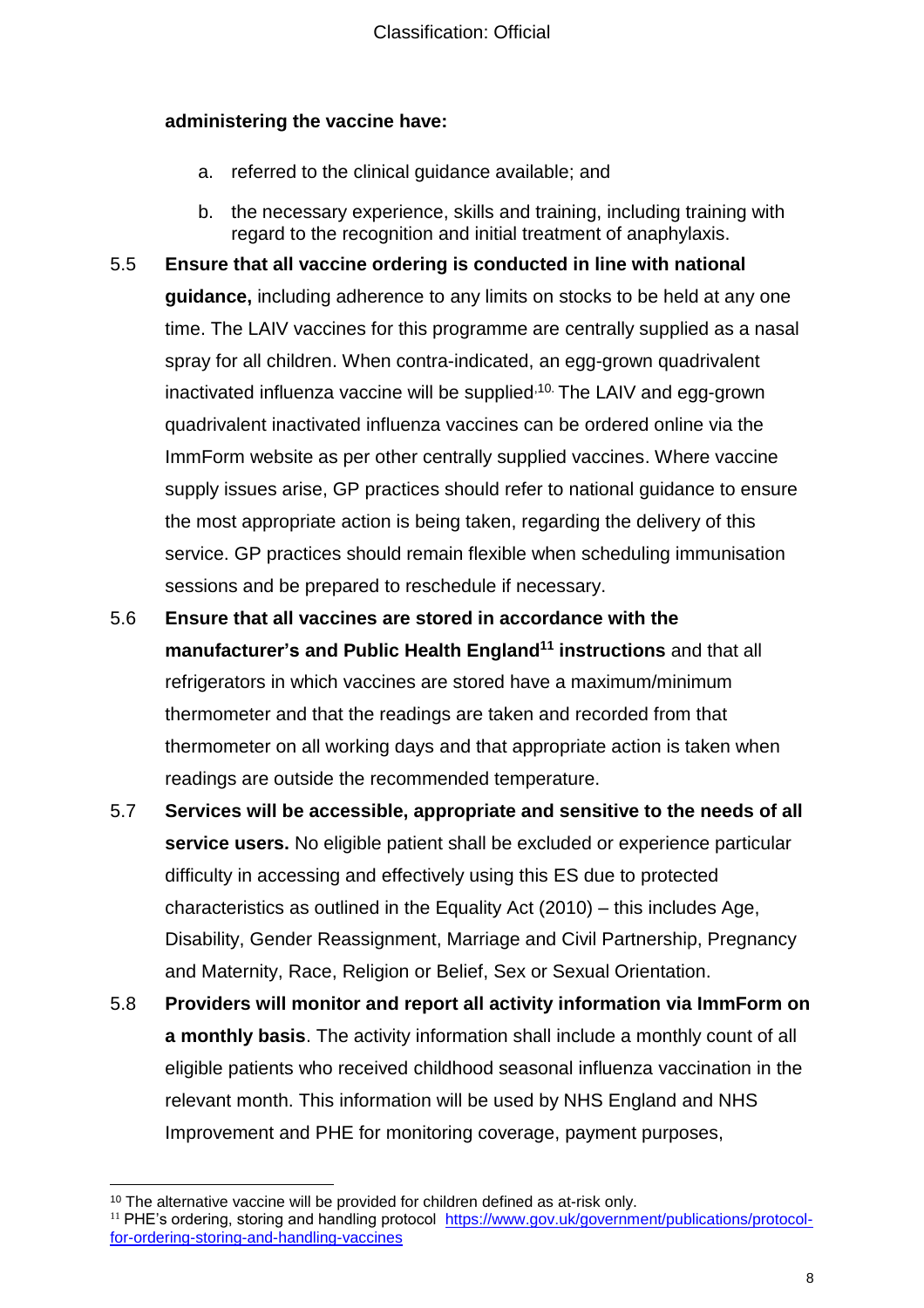population coverage, uptake achievement and national reporting.

- 5.9 **Practices who agree to participate in this ES must indicate acceptance on CQRS** to enable CQRS to calculate the monthly payment achievement**.** Practices must input data manually into CQRS, until GPES is available.
- 5.10 **Practices who do not intend to deliver the ES must still indicate acceptance on CQRS by 31 July 2020** in order to ensure payment one this becomes an essential service.
- 5.11 **Where the parent or legal guardian has indicated they wish the child to receive the vaccination but they or the child is physically unable to attend the practice** (for example is housebound) the practice must make all reasonable effort to ensure that the patient is vaccinated.

# <span id="page-8-0"></span>**6 Monitoring**

l

- 6.1 Commissioners will monitor services and calculate payments under this ES using CQRS, wherever possible. GPES will provide information, using the defined clinical codes, on the number of patients on the practice's registered list, who are aged two and three (but not aged less than two or aged four or over) on 31 August 2020 and who are recorded as being vaccinated against influenza during the period 1 September 2020 to 31 March 2021.
- 6.2 If the automated collection via GPES is not available for any reason, Practices must manually input data into CQRS, until such time as GPES<sup>12</sup> is available again. For information on how to manually enter data into CQRS, see the NHS Digital website<sup>13</sup>. Alternatively, Practices may choose to wait until the automated collection is available again and can claim payment later.
- 6.3 When GPES is available, each GPES data collection will capture data for all payment and management information counts and report on activities from the start of the reporting period e.g. 1 September to the end of the relevant reporting month. The reporting month will be the month prior to the month in which the collection is run e.g. if the collection month is October, the reporting month will be September.
- 6.4 When collections begin, GPES will provide to CQRS the monthly counts.
- 6.5 Practices should ensure that they only use the relevant clinical codes included in the supporting Business Rules

<sup>12</sup> When GPES becomes available it will be communicated via NHS Digital.

<sup>13</sup> NHS Digital.<https://digital.nhs.uk/article/279/General-Practice-GP-collections>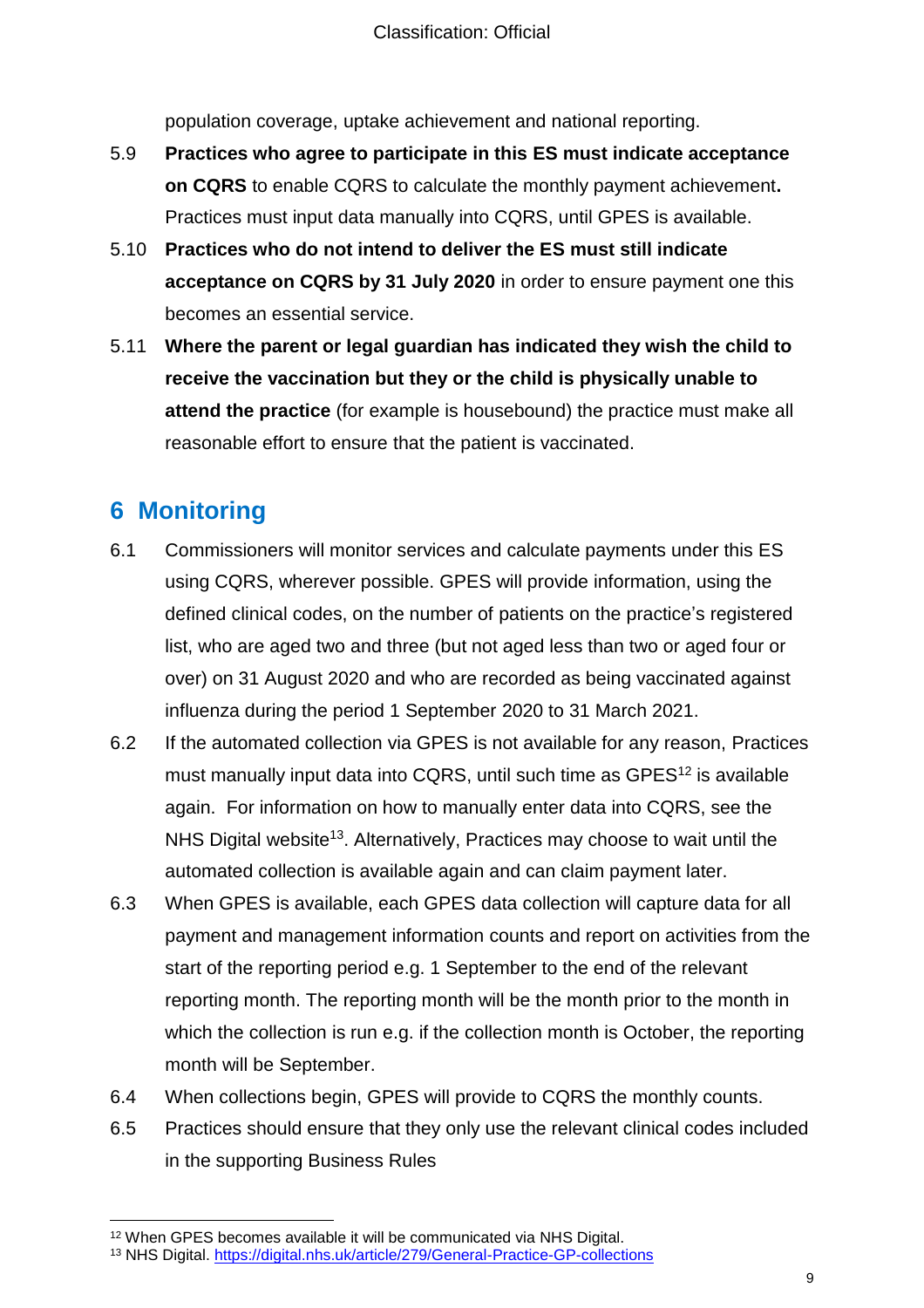[\(http://content.digital.nhs.uk/qofesextractspecs\)](http://content.digital.nhs.uk/qofesextractspecs) and should also re-code patients where necessary. This will allow CQRS to calculate achievement and payment and for commissioners to audit payment and service delivery. Commissioners and practices should refer to the supporting Business Rules to ensure that they have the most up-to-date information on management counts and clinical codes.

6.6 Practices should maintain clear records of how they have 'called' and recalled all eligible patients.

# <span id="page-9-0"></span>**7 Payment and validation**

 $\overline{a}$ 

- 7.1 Payment is available to participating GP practices under this ES as an item of service payment of £10.06 per dose to eligible patients and in accordance with the 'service specification section' and provisions within this ES specification.
- 7.2 GP practices will only be eligible for payment for this ES in circumstances where all of the following requirements have been met:
	- a. The GP practice is contracted to provide vaccine and immunisations as part of additional services.
	- b. All patients in respect of whom payments are being claimed were on the GP practice's registered list at the time the vaccine was administered and all of the following apply:
		- i. The GP practice administered the vaccine to all patients in respect of whom the payment is being claimed.
		- ii. All patients in respect of whom payment is being claimed were within the cohort (as per the service specification section) at the time the vaccine was administered.
		- iii. The GP practice did not receive any payment from any other source in respect of the vaccine (should this be the case, then the commissioners may reclaim any payments as set out in the annex).
		- iv. The GP practice submits the claim within six months<sup>14</sup> of administering the vaccine (commissioners may set aside this requirement if it considers it reasonable to do so<sup>15</sup>).
- 7.3 Claims for payments for this programme should be made monthly, after the final completing dose has been administered. Where claims are entered manually, this should be within 12 days of the end of the month when the completing dose was administered. Where there is an automated data

<sup>&</sup>lt;sup>14</sup> Consistent with payment claims for other vaccination programmes which are covered by the SFE <sup>15</sup> By exception only, for example where payment processes are made manually without CQRS and take longer to complete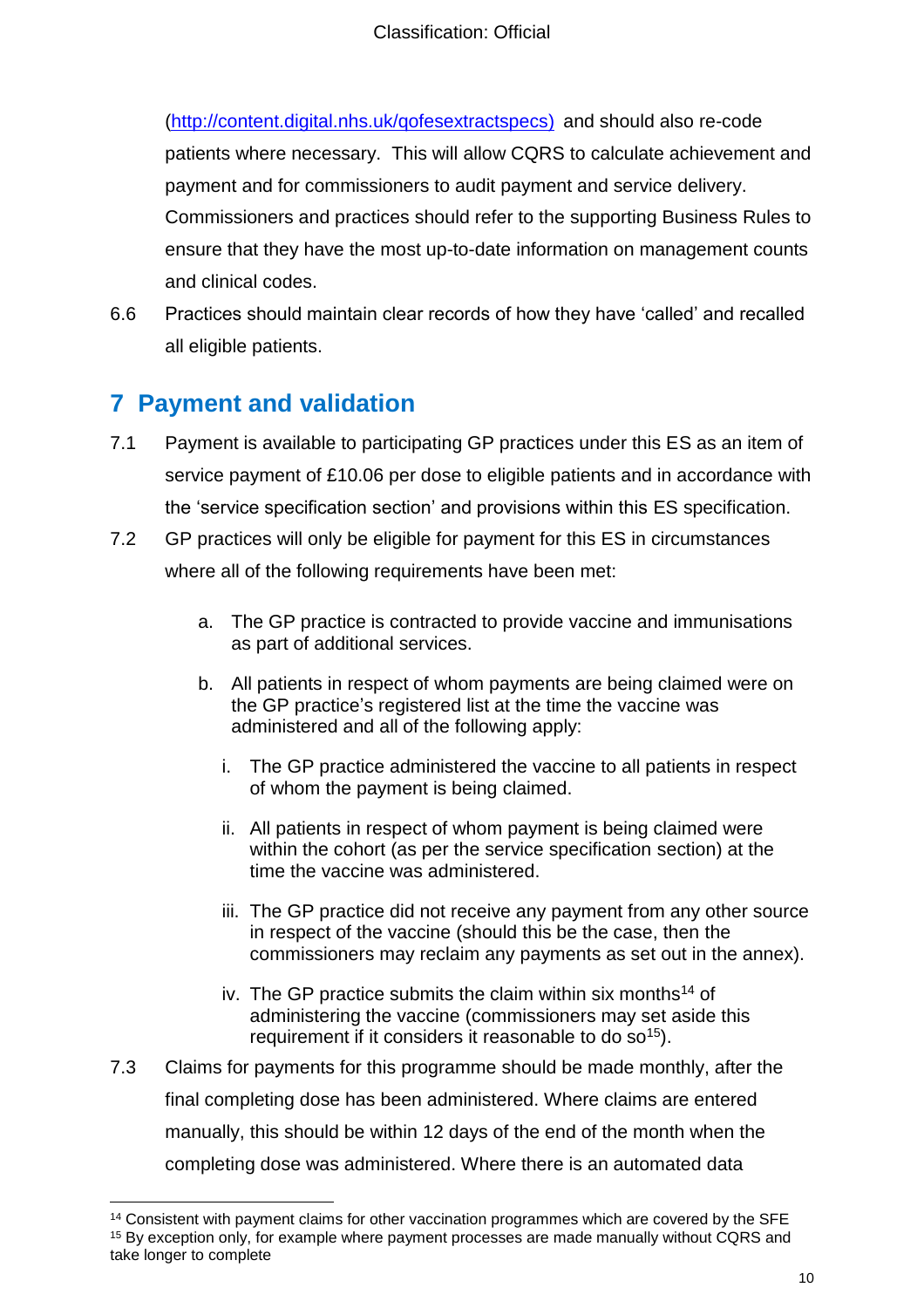collection, there is a five day period following the month end to allow practices to record the previous month's activity before the collection occurs. Activity recorded after the collection period is closed (five days), will not be collected and recorded on CQRS. Practices must ensure all activity is recorded by the cut-off date to ensure payment.

- 7.4 Payment will be made by the last day of the month following the month in which the practice validates and commissioners approve the payment.
- 7.5 Payments will begin provided that the GP practice has manually entered and declared achievement, or GPES<sup>16</sup> has collected the data and the practice has declared such data<sup>17</sup>. The first payment processed will include payment for the same period.
- 7.6 Practices should ensure that the correct dosage is administered as clinically appropriate. Where two doses are required, a failure to do so may render the vaccination ineffective. Conversely where only one vaccination is clinically appropriate payment should not be made for a second dose within the period 1 September 2020 to 31 March 2021.

## 7.7 **Payment under this ES, or any part thereof, will be made only if the GP practice satisfies the following conditions:**

- a. the GP practice must make available to commissioners any information under this ES, which the commissioner needs and the GP practice either has or could be reasonably expected to obtain,
- b. the GP practice must make any returns required of it (whether computerised or otherwise) to the payment system or CQRS and do so promptly and fully; and,
- c. all information supplied pursuant to or in accordance with this paragraph must be accurate.
- 7.8 If the GP practice does not satisfy any of the above conditions, commissioners may, in appropriate circumstances, withhold payment of any, or any part of, an amount due under this ES that is otherwise payable.
- 7.9 If a commissioner makes a payment to a GP practice under this ES and:
	- a. the contractor was not entitled to receive all or part thereof, whether because it did not meet the entitlement conditions for the payment or because the payment was calculated incorrectly (including where a payment on account overestimates the amount that is to fall due);

 $\overline{a}$ 

<sup>&</sup>lt;sup>16</sup> See 'Process' section for information relating to sign-up and automated collection.

<sup>&</sup>lt;sup>17</sup> Practices are reminded that they are responsible for checking their 'achievement' is accurate before they 'declare' it on CQRS.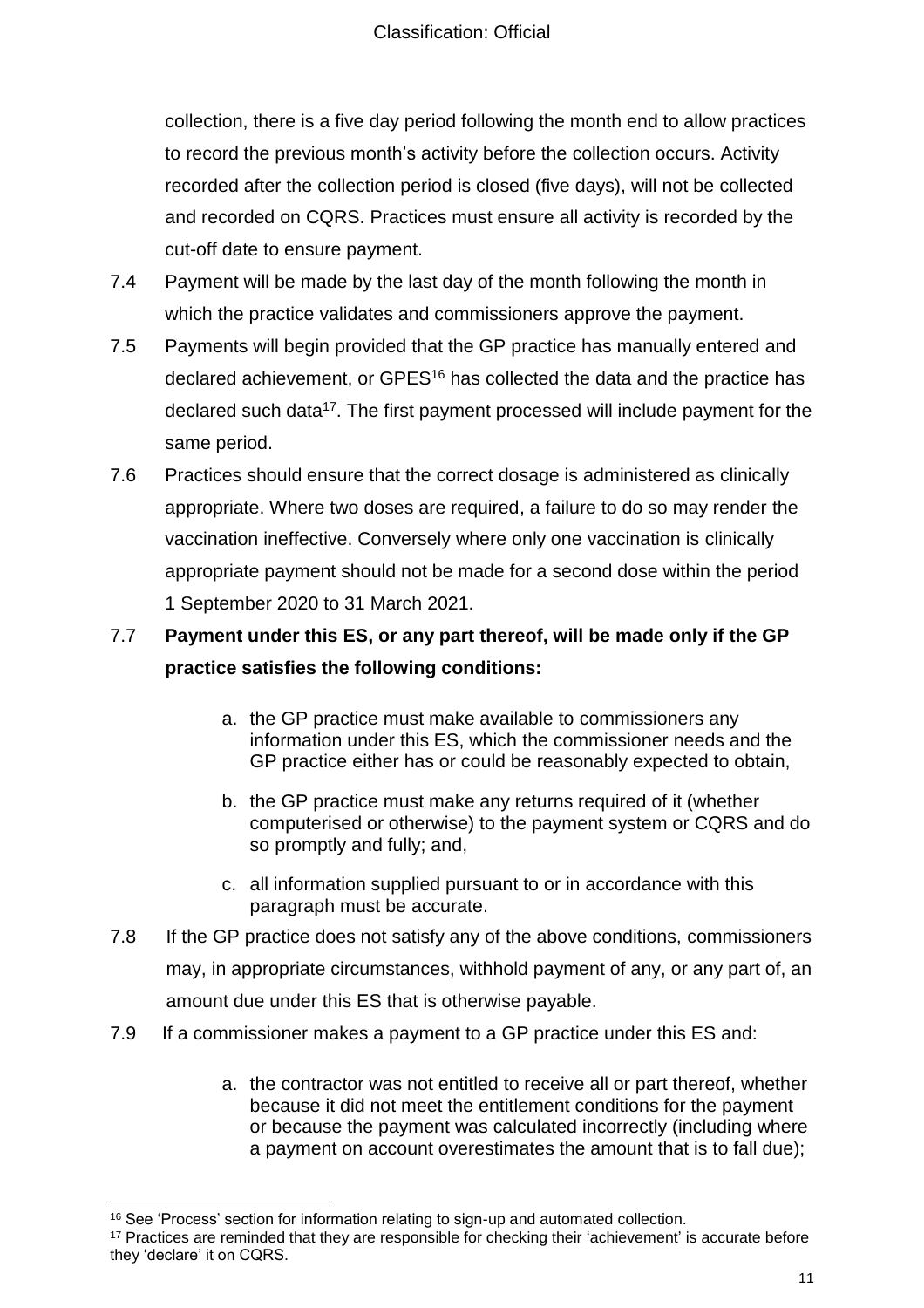- b. the commissioner was entitled to withhold all or part of the payment because of a breach of a condition attached to the payment, but is unable to do so because the money has already been paid; or
- c. the commissioner is entitled to repayment of all or part of the money paid,

commissioners may recover the money paid by deducting an equivalent amount from any payment payable to the GP practice, and where no such deduction can be made, it is a condition of the payments made under this ES that the contractor must pay to the commissioner that equivalent amount. Where the commissioner is entitled under this ES to withhold all or part of a payment because of a breach of a payment condition and the commissioner does so or recovers the money by deducting an equivalent amount from another payment in accordance with paragraphs 5 and 6 of this annex, it may, where it sees fit to do so, reimburse the contractor the amount withheld or recovered, if the breach is cured.

- 7.10 As the vaccine is centrally supplied, no claim for reimbursement of vaccine costs or personal administration fee apply.
- 7.11 Commissioners are responsible for post payment verification. This may include auditing claims of practices to ensure that they meet the requirements of this ES.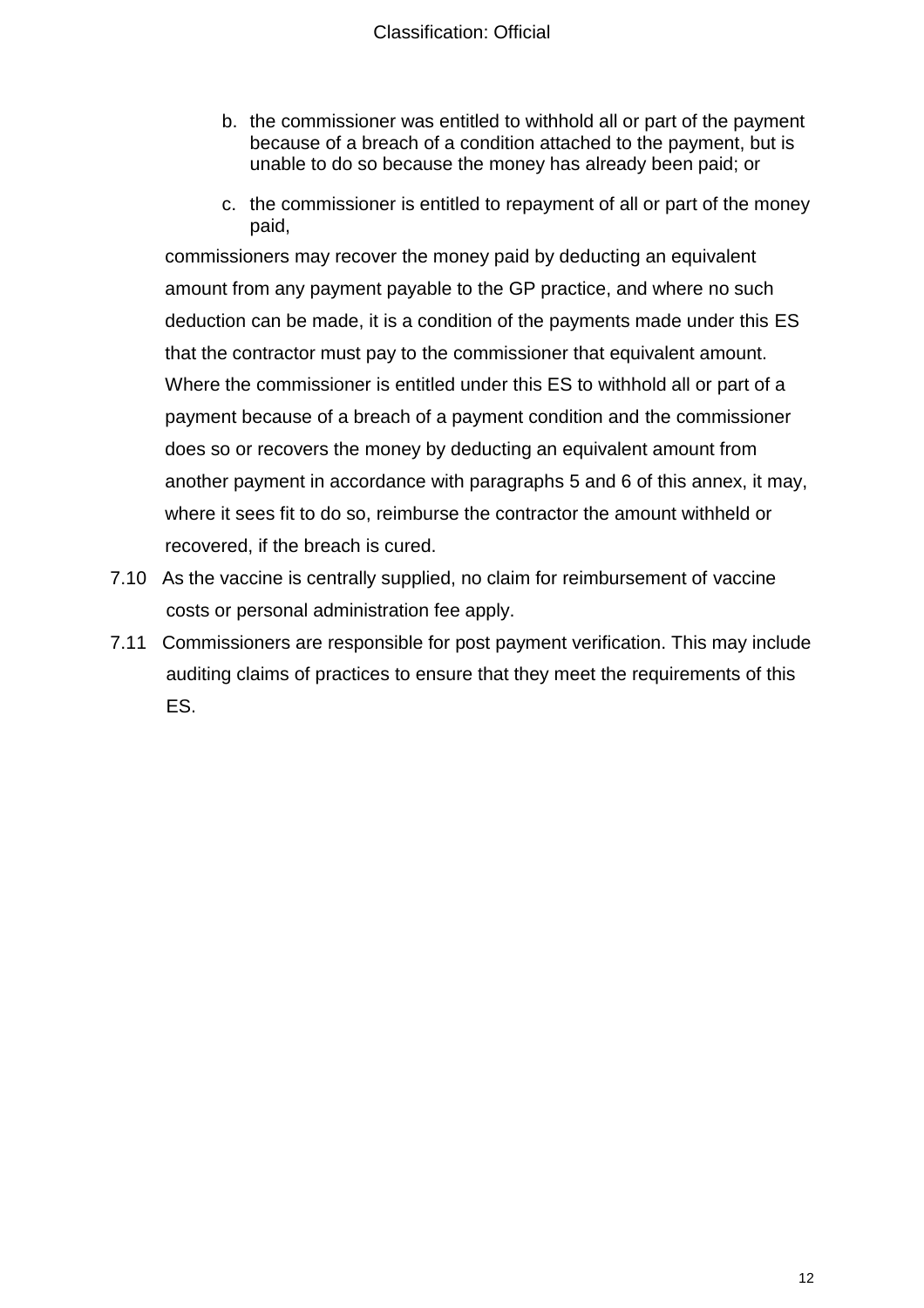# **Provisions relating to GP practices that terminate or withdraw from this ES prior to 31 March 2021 (subject to the provisions below for termination attributable to a GP practice split or merger)**

- 1. Where a GP practice has entered into this ES but its primary medical care contract subsequently terminates or the GP practice withdraws from the ES prior to 31 March 2021, the GP practice is entitled to a payment in respect of its participation if such a payment has not already been made, calculated in accordance with the provisions set out below. Any payment calculated will fall due on the last day of the month following the month during which the GP practice provides the information required.
- 2. In order to qualify for payment in respect of participation under this ES, the GP practice must provide the commissioner with the information in this ES specification or as agreed with commissioners before payment will be made. This information should be provided in writing, within 28 days following the termination of the contract or the withdrawal from the ES agreement.
- 3. The payment due to GP practices that terminate or withdraw from the ES agreement prior to 31 March 2021 will be based on the number of vaccinations given to eligible patients, prior to the termination or withdrawal.

# **Provisions relating to GP practices who merge or split**

- 4. Where two or more GP practices merge or are formed following a contractual split of a single GP practice and as a result the registered population is combined or divided between new GP practice(s), the new GP practice(s) may enter into a new or varied agreement to provide this ES.
- 5. The ES agreements of the GP practices that formed following a contractual merger, or the GP practice prior to contractual split, will be treated as having terminated and the entitlement of those GP practice(s) to any payment will be assessed on the basis of the provisions of paragraph 8 of this annex.
- 6. The entitlement to any payment(s) of the GP practice(s), formed following a contractual merger or split, entering into the new or varied agreement for this ES, will be assessed and any new arrangements that may be agreed in writing with the commissioner, will begin at the time the GP practice(s) starts to provide such arrangements.